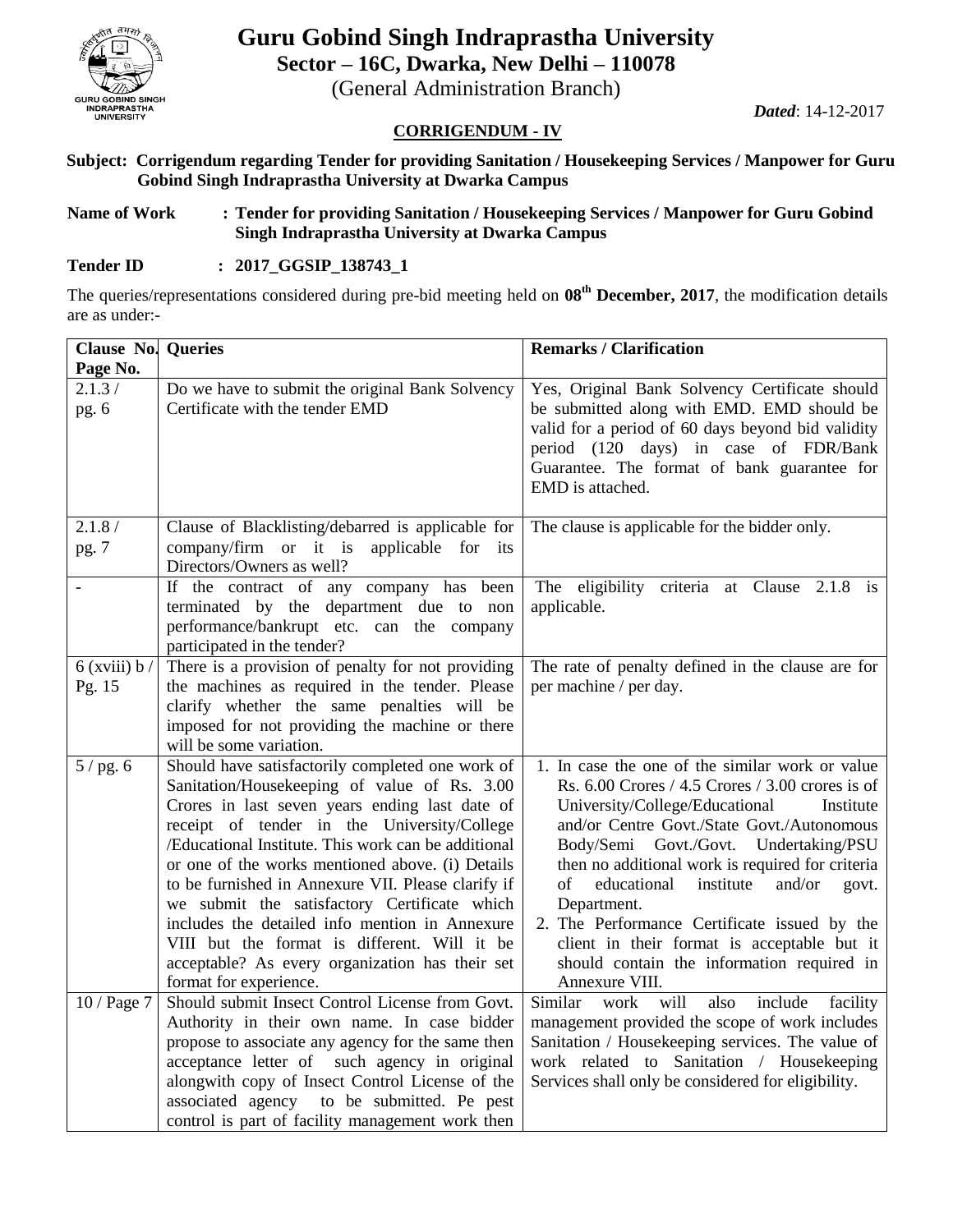|                 | why the authority is insisting on Housekeeping $\&$ |                                   |
|-----------------|-----------------------------------------------------|-----------------------------------|
|                 | Sanitation Work. The facility management which      |                                   |
|                 | contains mechanised housekeeping should be          |                                   |
|                 | acceptable.                                         |                                   |
| $6$ (xviii) a / | Machinery & Equipment                               | 05 Rickshaw & 01 garbage trolley. |
| Pg. 14          | Rickshaw / Garbage Trolley.                         |                                   |
|                 | Please specify the number of rickshaws & trolleys   |                                   |
|                 | as there is huge cost differences.                  |                                   |

*\* Above modified provisions / condition whichever appearing in tender document may be read as mentioned above.\*\* Other terms & conditions remained same.*

 Sd/-  **Registrar**